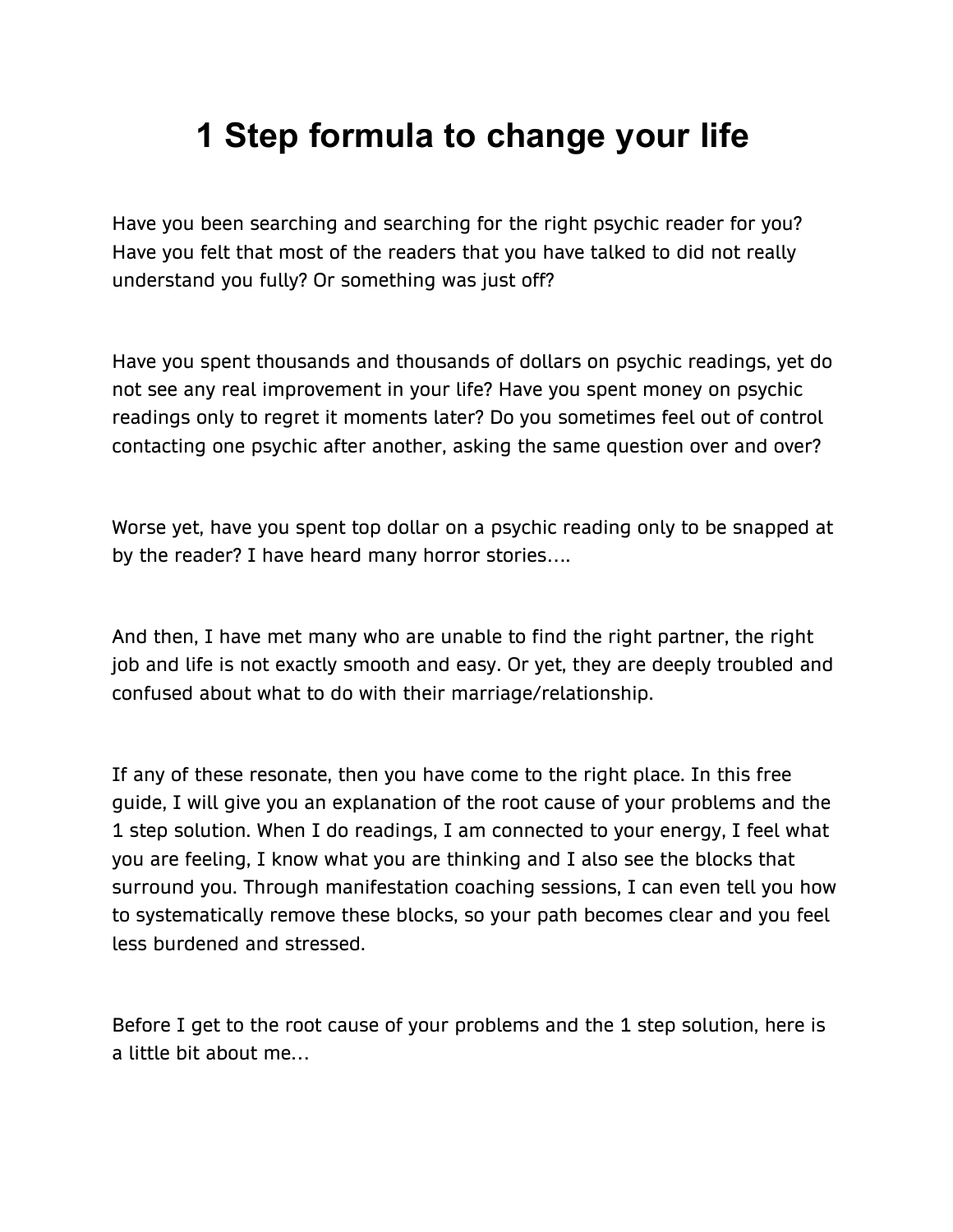### **About me**

I am not an astronaut that went into outer space. I am not a miner who digs below the earth. I am a regular person who happens to have access to the outside world- the world that you cannot see with your eyes. I have had access to the spiritual world for many years and I have it every day. I receive messages from spirit for my clients, and spirit guides me on my path as well. This spiritual world is invisible but can provide extraordinary guidance. I have been reading the tarot professionally for many years. It started as a hobby and turned into a business. I have read for thousands of clients all around the world. Spirit tells me I am supposed to help many more that are in need. Spirit also tells me I am supposed to help not thousands, but millions. I read the tarot under the spirit name Flying Horses. I provide one-on-one consultations regarding any area of life including money, job, love/relationship, business, marriage, spirituality, life progress, etc.

What I specialize in is tuning into your energy and being able to tell you how to get results. What I do is not an exact science and I cannot guarantee results. I usually suggest some homework that you need to do diligently to change your energy. It is something that is easy to do, not burdensome. It is different for different people. But consistency is required. I do not and cannot check if you are doing the work. But for the most part, if you follow my suggestions, there are exceptionally good chances of you getting what you want. In some cases, you may end up getting something a whole lot better. But in any case, you should be able to go a lot farther and life will be a lot easier with my guidance.

There are many motivational speakers who speak to a mass audience. I strongly believe most of the motivational speakers have contributed enormously to humanity. Those teachings are helpful and contain valuable information. But only a minority truly benefit because they are not designed for any one individual, but for the collective. If one person is truly dedicated, they can turn their life around just by reading lots of books, applying discipline and hard work, using their imagination, and having faith. But for the majority what ends up happening is confusion and despair. They will go to seminars and buy books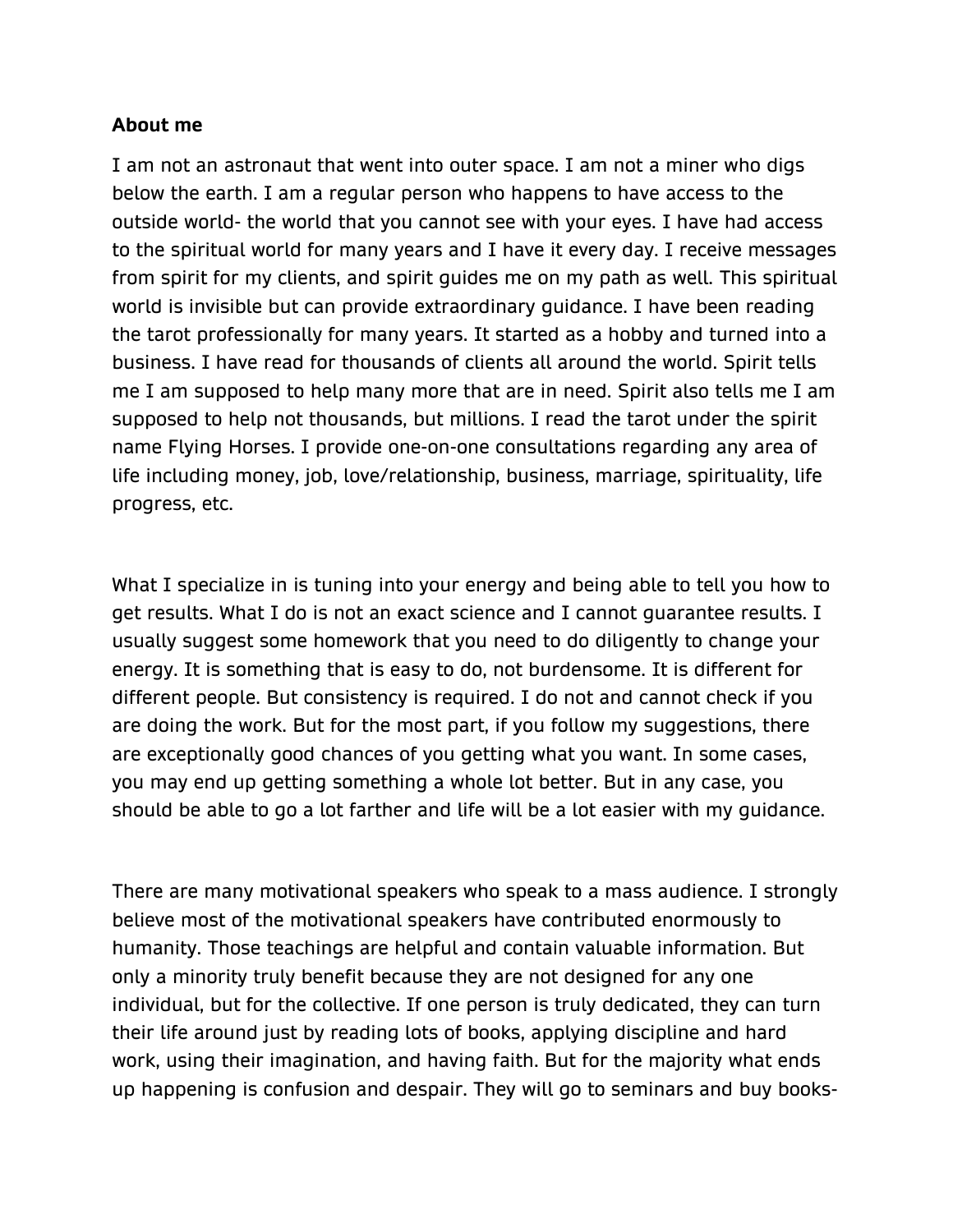only to leave those books to gather dust on the bookshelf. If they do begin to read, they will read a few pages and then stop. Even if they manage to finish one book, they will not apply what they learned. This is not to say those individuals are at fault because they lack motivation. In my opinion, the reality is that they did not find the confidence that the content in the books will deliver. If this is true for you, would you agree?

For all those of you that are seeking correct guidance, I recommend a one-onone consultation with me. What I specialize in is offering guidance which includes solutions and remedies that come to my mind as I am reading for you. Everyone's energy is different and so is their astrology. Even for the same individual, the energy will change from time to time. Somehow, I can tune into your energy and tell you how you can maximize your chances of getting what you want. I offer manifestation coaching- which is a continuous process (not a one-time reading). For all other concerns, I can investigate your situation and offer my perspective and advice.

## **Root cause of your problems and the 1 step solution**

Each one of you is different and your energy is different. Even from time to time, your own personal energy will vary. Yet, if I must pinpoint the root cause that is troubling the majority or all of you- it is that there is a big gap between your future self and your present self. To understand this concept, you should put on your rose-colored glasses. Not literally, of course!!

When I say future self, you should imagine a version of you that is not suffering in the way you are. This person has solutions and every aspect of their life is up to their liking. All the big obvious aspects as well as all the tiny and microscopic aspects. This is because they are focused on a creative cycle of life and not the destructive cycle.

This future self is busy enjoying life, spending time with their ideal partner, or spending time on their ideal vocation, traveling if they have a desire to travel, etc. etc. In other words, your future self is having good experiences, not bad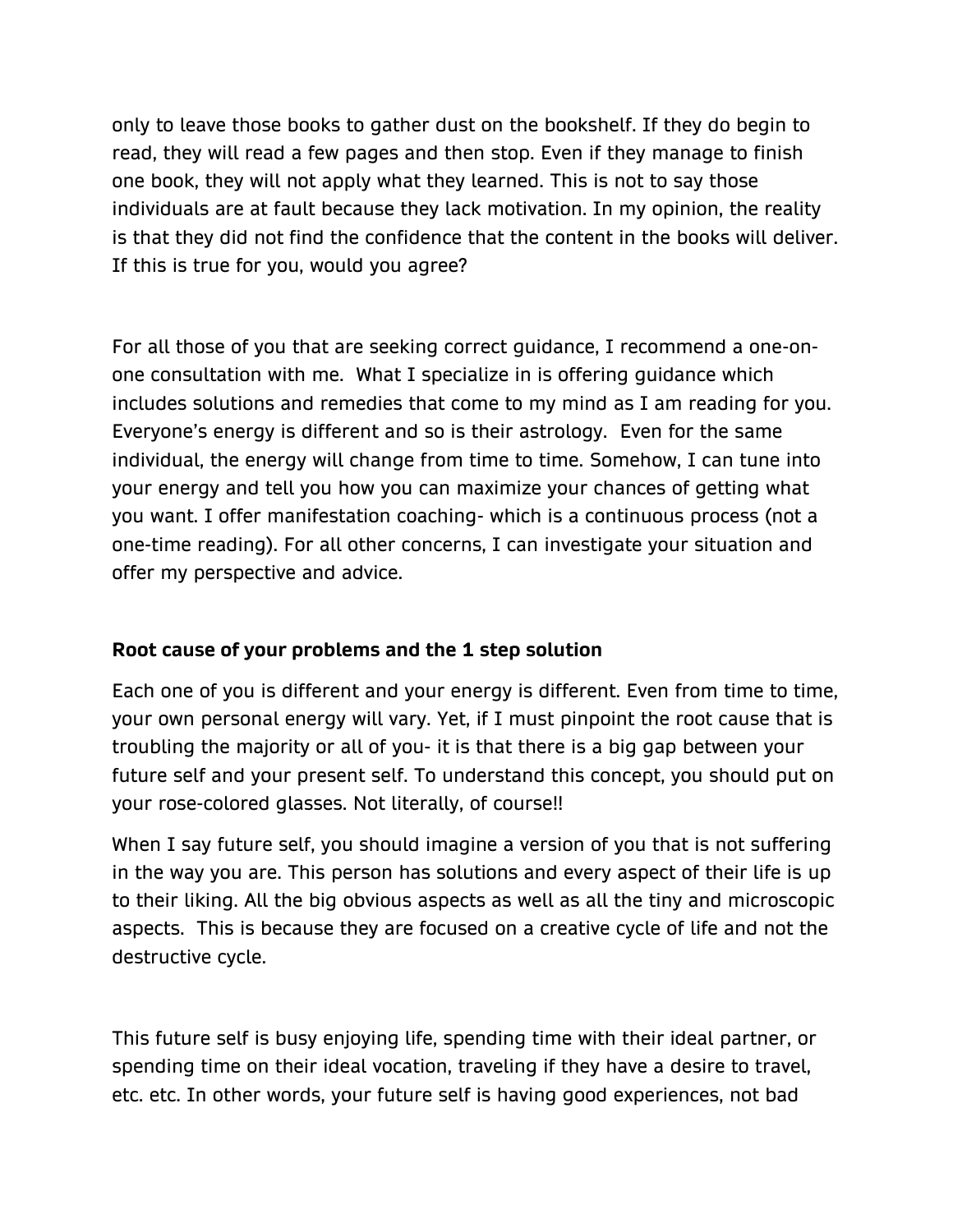ones. You can say for most of the time, your future self is having good experiences. They are not complaining because there is nothing to complain about. May be seldomly.

The big question then becomes how do you become this future self – or get as close as possible?

Each one of you deserve to become your future self or your ideal self. Your definition of your ideal self can also change from time to time. You came into this world to create- not to rot away amongst problems and confusion. You can create in a multitude of ways. You can choose which way to create. You will choose what comes easily to you. You can become a wonderful mother, a great painter, a musician, a cook, a writer, an actor or even a politician. Every vocation requires creativity. Every thing you do also can also use creativity.

Now going back to the topic of becoming your future self- how do you do it?

Can it happen overnight? Absolutely not.

How long will it take? As long as it takes. The speed of manifestation depends on you.

Can you do it all by yourself? Of course, you can. It will require dedication, planning, imagination, and probably other things too. But if you are dedicated, you can figure it out.

The other way is to get ongoing guidance from an intuitive counsellor. Someone who can empower you whenever you need a boost. It is not easy to empower yourself and feel inspired when you are in a difficult situation. Instead of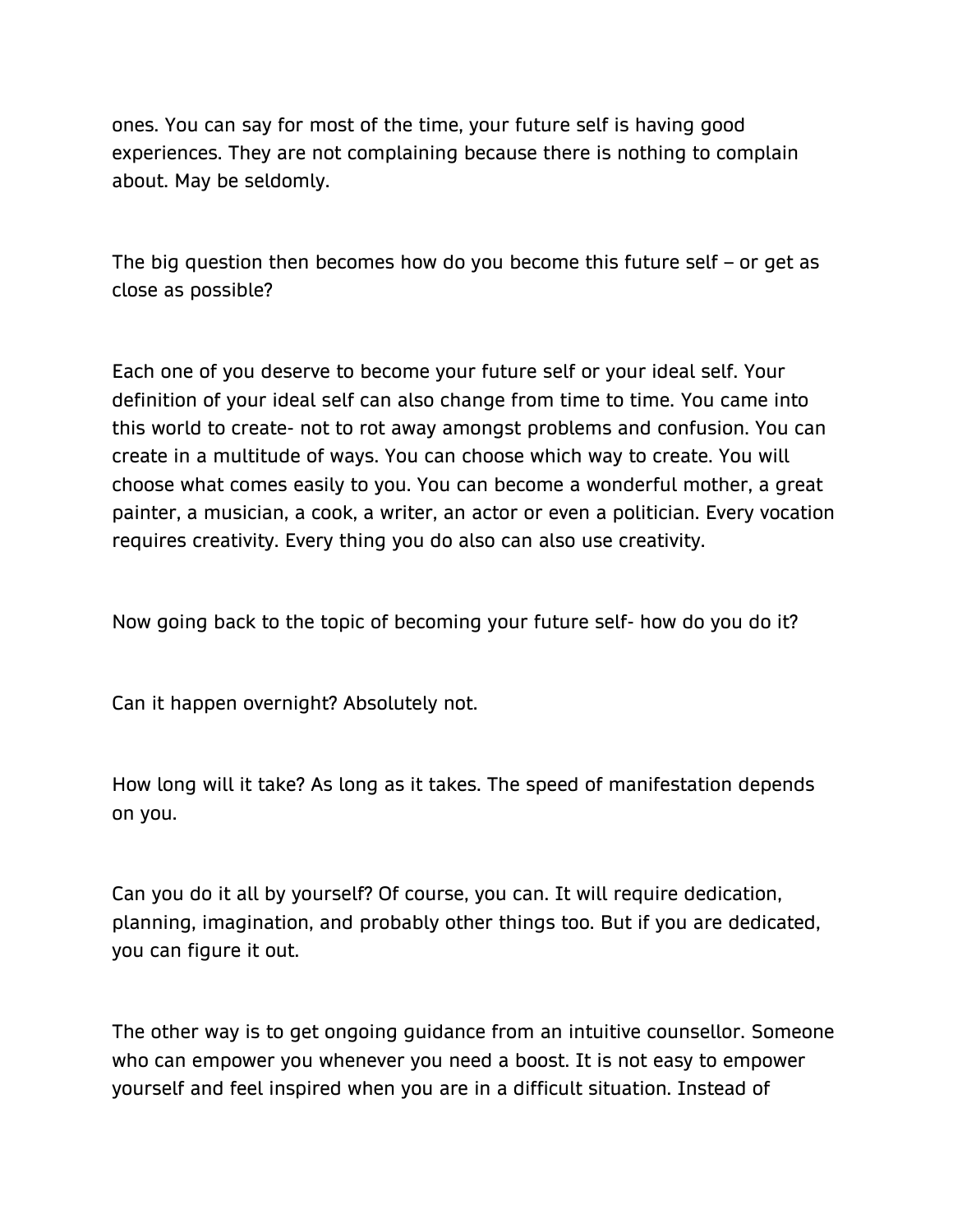running from one reader to another, like a mad chicken, I recommend sticking to one reader of your choice. Let them guide you through the ups and downs of life. I also recommend getting a thorough analysis of your personal energy (through a tarot reading), your horoscope (through an astrology reading) and your environment (through a Vaastu analysis). For more details you can check the section on my website on "Why you should get a tarot reading, horoscope consultation and Vaastu consultation together for your unique situation"?

My website is [www.psychic4life.com.](http://www.psychic4life.com/)

There are other ways also that you can explore like numerology, finding your lucky days, your lucky numbers, etc.

So, your 1 step solution is to find the right reader for you and to stick to them for the rest of your life. Choosing the right reader/intuitive counsellor is an important decision- one that can and probably will make a mighty difference in how your life will turn out. While contemplating, you should ask yourself – can this reader take me from where I am to my ideal life? Can they help me manifest? I may have to do a lot of work and have faith, but can this reader guide me through thick and thin?

Go with your gut and decide.

You do not have to choose me as your guide/intuitive counsellor. But if you do, I will be honored.

One of my clients many years back left me the most wonderful review. She said, "Keep doing what you are doing. The world needs you." Unfortunately, I lost touch with this lady. This was several years ago. As I am writing this guide, it is June 2020. Perhaps, she will come across this exact paragraph one day. I look forward to connecting with her again!!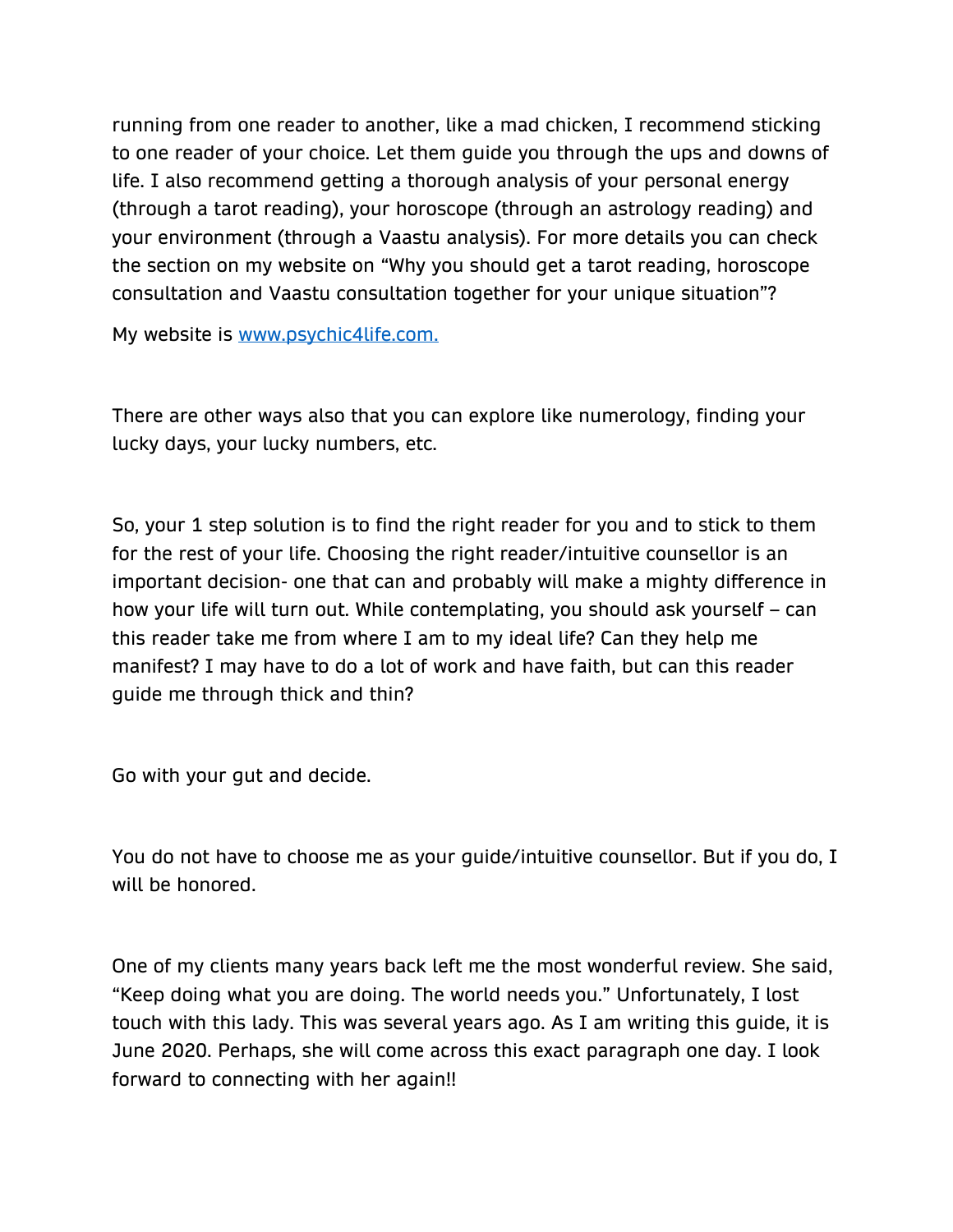### **My special offer for you**

If you have read this far, you deserve a reward. If you are reading this and would like to receive a 60-minute intuitive guidance session send me an email with your request and mention the word "magic". That way I will know that you came across this paragraph. Spirit tells me that I should never do free readings. This session I am offering will not be completely free and is only offered once per individual. You will be required to make a payment prior to the reading. But you can decide whatever amount you wish to pay!! You can refer to my website to see my normal rates. My website is [www.psychic4life.com.](http://www.psychic4life.com/) Please keep in mind that I may or may not be able to give you this special reading. A lot depends on what I have going on. So, I must use my discretion on this one. But I love the idea of connecting with my tribe- so sooner or later I will probably get to you. If you are in a hurry, you can go ahead and book a session on my website. You will reach me a lot faster that way.

To avail of this opportunity…

Step1: Send me an email at [readings@psychic4life.com](mailto:readings@psychic4life.com) with information on your full name, date of birth and gender. Also write a description of your situation and your questions.

Step2: Wait for me to acknowledge. As you can imagine, if I get a ton of requests, I cannot take care of everyone at once. I also have clients on my calendar that have purchased readings. I also cannot guarantee I will be able to give you this special offer.

Step3: Once you receive a reply from me, you can go ahead and make the payment of your choice. After making your payment, email me again so we can decide on a date and time. All readings will be done via Skype. Make sure to send me your Skype handle.

Like I said, I would love to connect with each one of you. Feel free to email me with any questions or concerns. If you want to take advantage of my offer- make sure you write the word "magic" in your original email. I cannot promise when I will be able to do the session for you or if I will be able to at all. But expect the